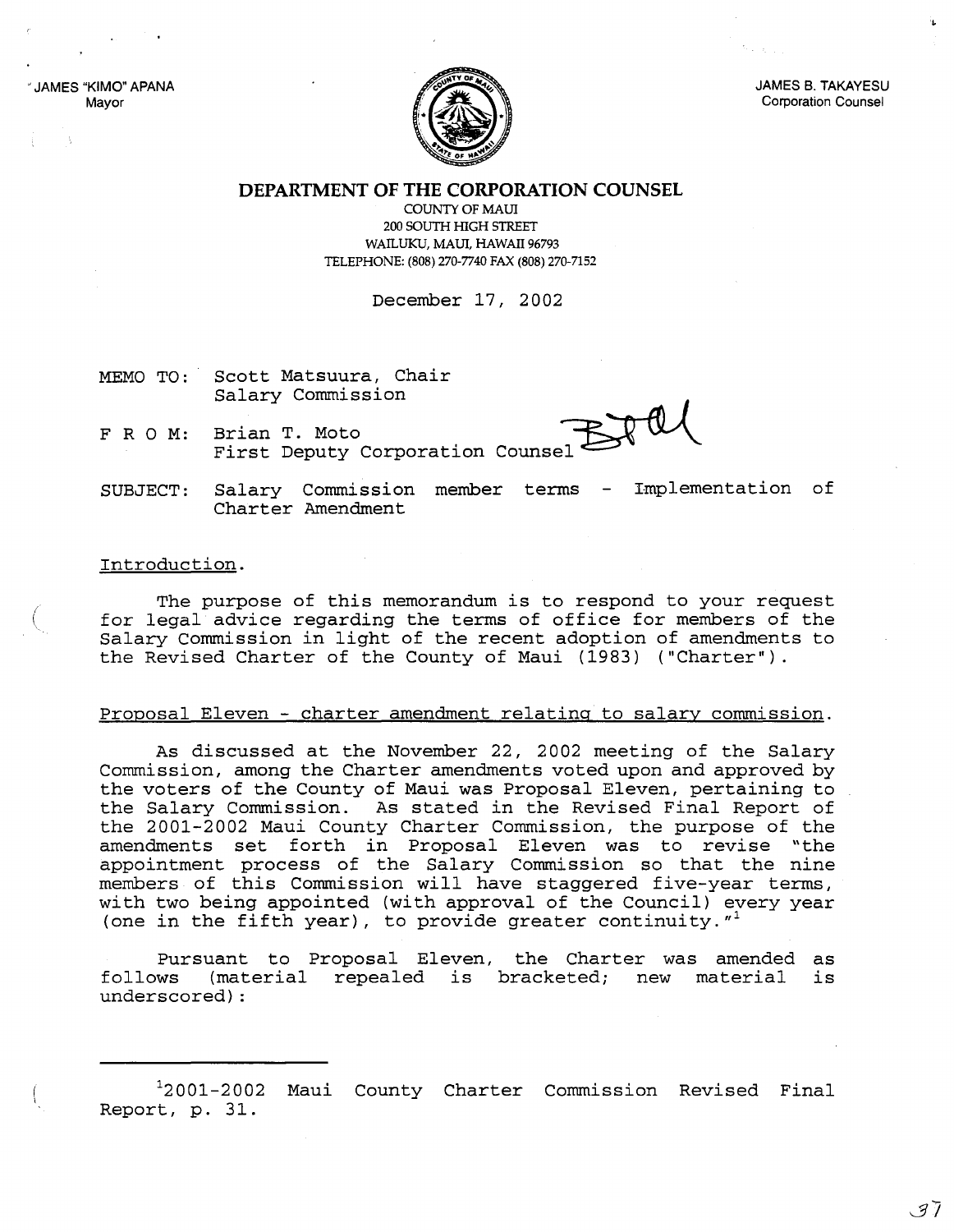Scott Matsuura, Chair Salary Commission December 17, 2002 Page 2

(

## CHAPTER [16]17 SALARY COMMISSION

**Section [8-16.1]8-17.1. Organization and Functions.** There shall be a salary commission, which shall consist of nine members appointed by the mayor with the approval of the council. [The term of office of the salary commission members shall end with the term of office of the mayor.] The members of this commission shall have five-year terms. and can be reappointed once to a second five-year term. Two members shall be appointed or reappointed each year. except that only one member shall <u>be appointed each year, except that only one moment that</u> commission shall determine the compensation of elected officials and appointed directors and deputy directors of officials and appointed directors and departy directors of<br>all departments of the county provided, however, in establishing the compensation of appointed department heads and their deputies, the salary commission shall consult with those boards and commissions which have appointing authority for department heads.

\*\*\* **Section 15-3. Salary Commission.** Upon adoption of the proposed 2002 amendment to Section 8-16.1. the current members of the salary commission shall determine by lot the lengths of their terms to facilitate the appointment or reappointment pursuant to the annual sequence adopted in the 2002 amendment beginning in 2003.

The Revised Final Report of the Charter Commission set forth no effective date provision regarding the Charter amendments set forth in Proposal Eleven. However, pursuant to Charter Section 14-  $2(3)$ ,<sup>2</sup> we are of the opinion that the Charter amendments set forth in Proposal Eleven became effective on December 5, 2002, which is

 $^{2}$ Charter §14-2(3) states, in pertinent part, as follows:

3. Should the majority of the voters thereon approve the proposed amendments to this charter, the amendments shall become effective at the time fixed in the amendment, or if no time is fixed therein, thirty (30) days after its adoption by the voters of the county.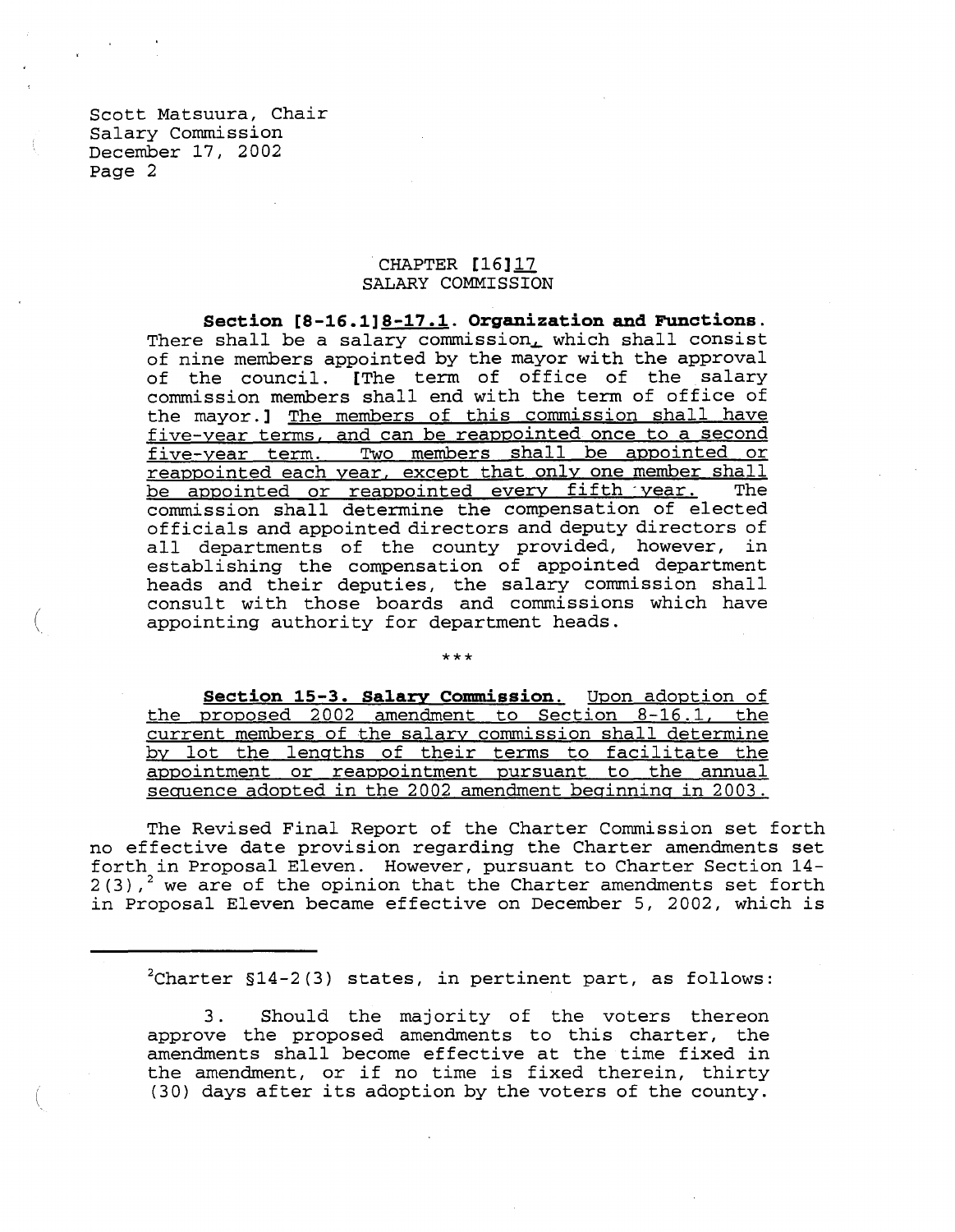Scott Matsuura, Chair Salary Commission \ December 17, 2002 Page 3

(

that date that is "thirty (30) days after its adoption by the voters of the county."

## Drawing of lots to determine salary commission member terms.

In accordance with the Charter, as amended, we do hereby reaffirm the oral advice given at your November <sup>22</sup> meeting. In particular, we opine that the terms of office of the current members of the Salary Commission shall not end as of the end of the term of office of the current mayor *(i.e., January 2, 2003)*,<sup>3</sup> but shall continue in accordance with terms of office to be determined by the drawing of lots. We therefore recommend- that the Salary Commission schedule a meeting for the purpose of determining, by the drawing of lots, the lengths of terms to be served by the current members of the Salary Commission.

In accordance with the Charter amendment, which provides for the staggering of member terms and for the implementation of an annual sequence of appointments beginning in 2003, we believe that the drawing should be done in such <sup>a</sup> manner as to provide member terms as follows:

Two members with terms of office ending March 31, 2003; Two members with terms of office ending March 31, 2004; Two members with terms of office ending March 31, 2005; Two members with terms of office ending March 31, 2006; and One member with a term of office ending March 31, 2007.

The Charter amendments do not specify the particular manner or method to be used in drawing lots. In the absence of specific guidelines, we advise that the Salary Commission may use any method that is fair and objective. For example, it was suggested at your last meeting that <sup>a</sup> neutral party be designated to draw slips of

<sup>3</sup>Charter §7-2 provides that the term of office of a mayor shall be four years beginning at twelve o'clock meridian on the second day of January following the mayor's election.

<sup>4</sup>These terms of office are consistent with those terms specified for members of other County boards and commissions. In particular, Charter §13-2(1) states, in pertinent part, that ~[u]nless otherwise provided, the members of all boards or commissions shall serve for staggered terms of five years beginning on April 1<sup>st</sup> and ending on March 31<sup>st</sup> five years thereafter."